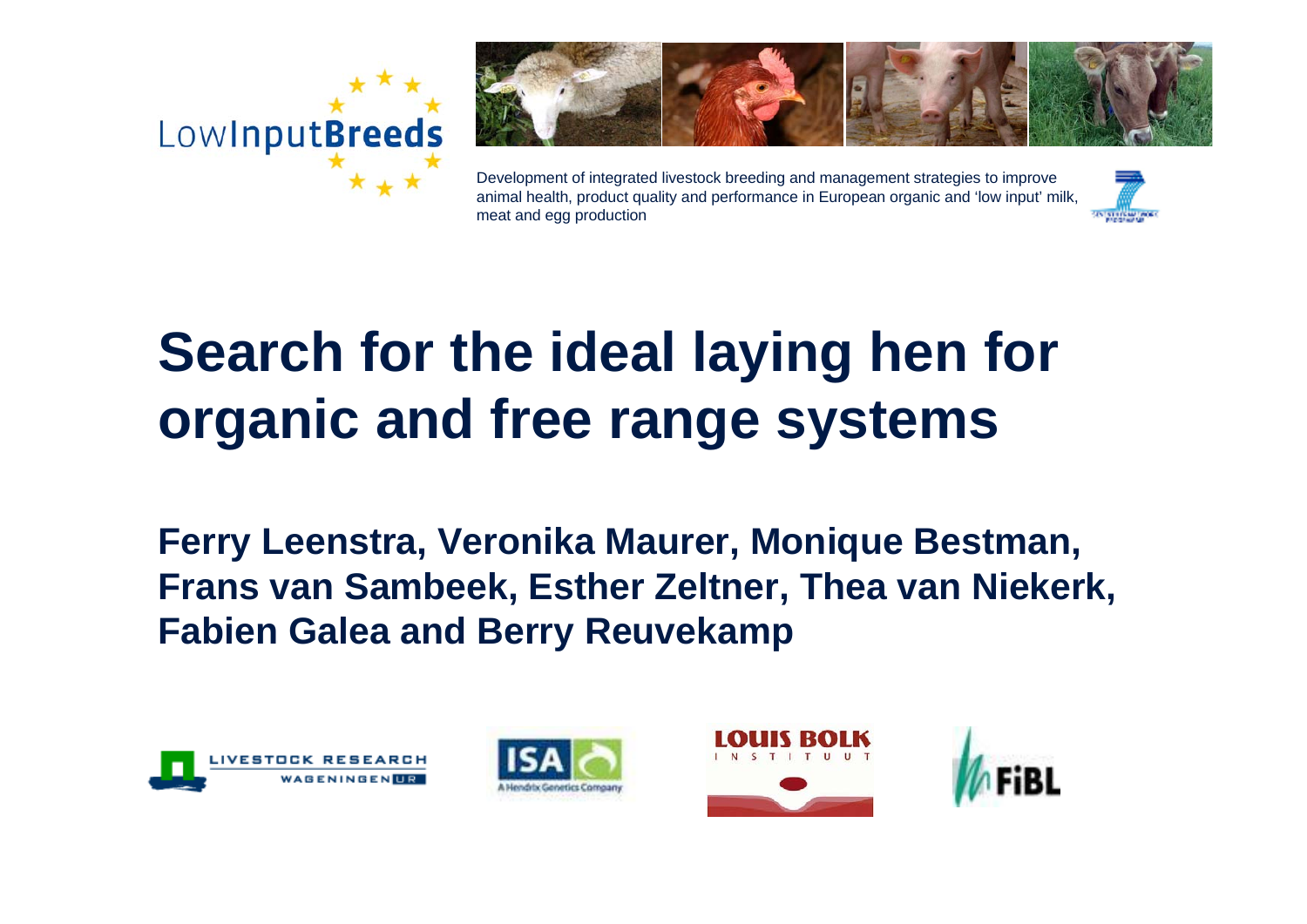## **Large Collaborative Project**

**Cattle, sheep, pigs and poultry**

›**2009 – 2014**›**11 research centres**›**6 industrial partners** ›**4 non-European partners** ›**15 countries** 

›**94 person-years of research** ›**Over 60 scientists**

›**Budget: 8.9 M €** ›**EC contribution: 6 M €**



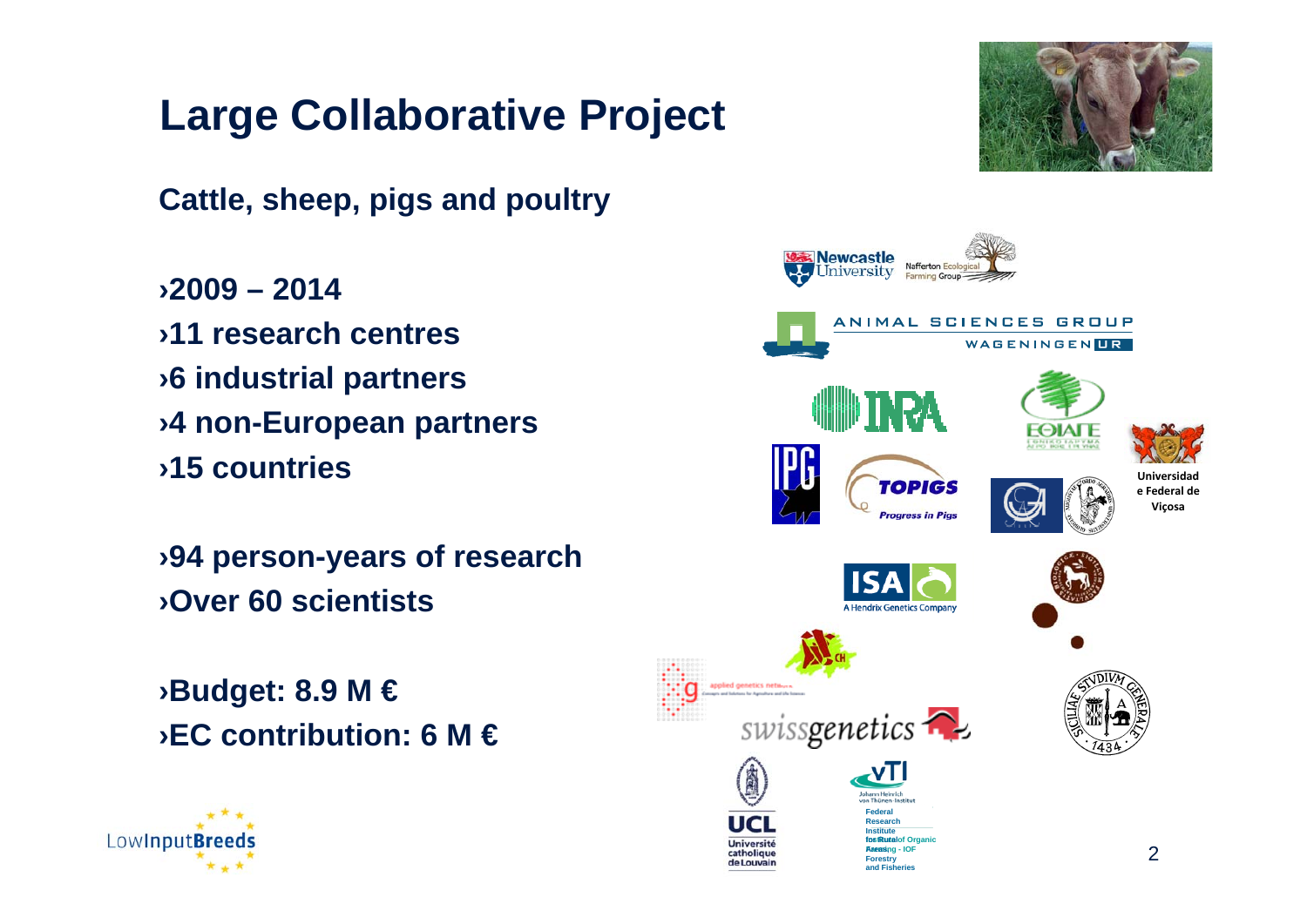#### **Background**



- › **Breeding for organic and 'low input' production systems neglected**
	- › **small market**
	- › **diverse systems**
	- › **high costs**
- › **Organic and 'low input' systems use traditional breeds or genotypes for 'high input' production with a high genetic potential**
- › **Housing, feeding, medication… differ from conventional**
	- › **Genotype x environment interactions need to be considered**
	- › **Functional traits need more attention**

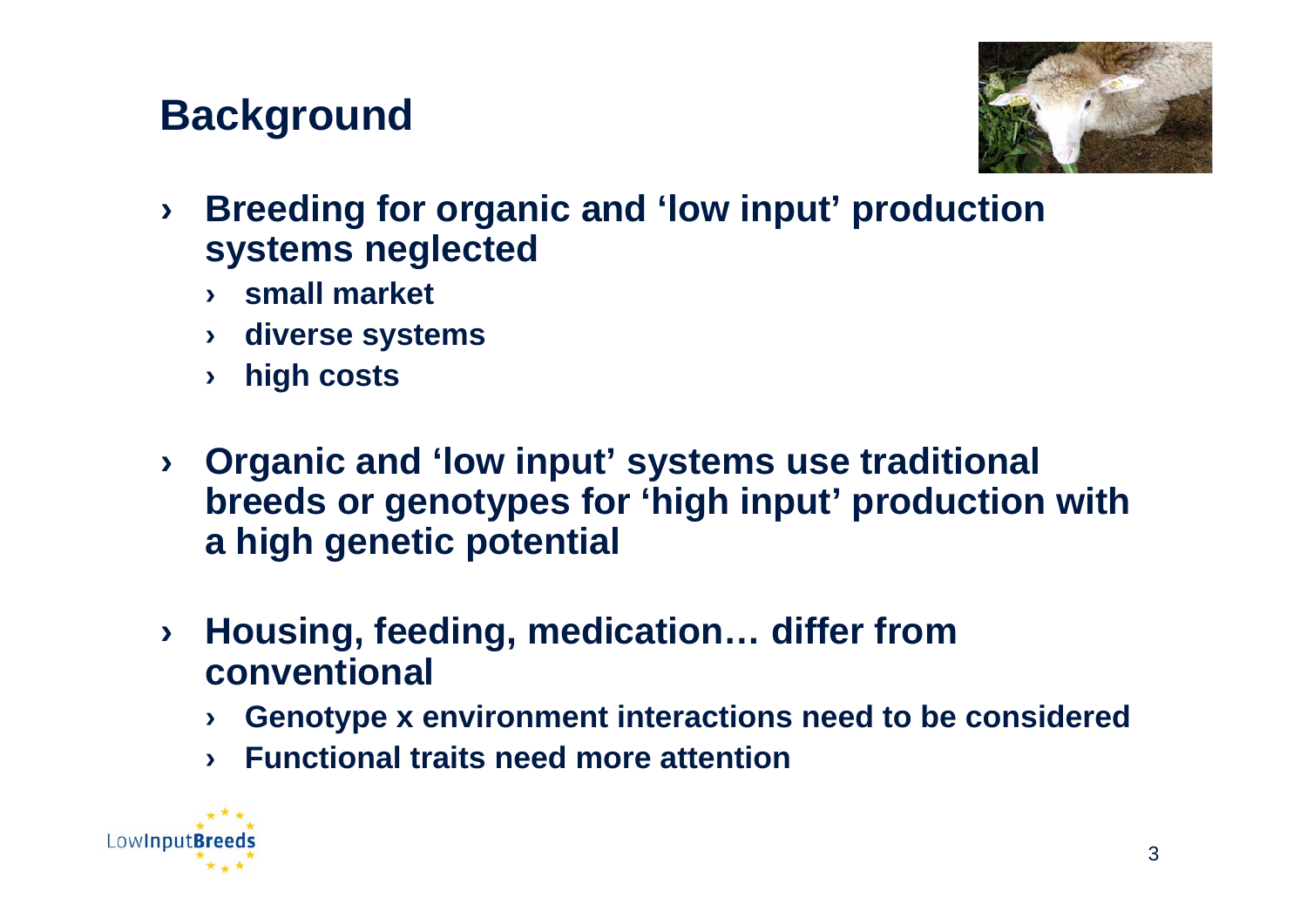### **Integrated approach**



- › **Species-specific breeding strategies**
	- › **Molecular marker assisted selection (sheep)**
	- › **Genome-wide selection (cattle)**
	- › **Systematic evaluation of cross-breeding (cattle)**
	- › **Farmer participatory breeding systems (pigs, laying hens)**
- › **Innovative management approaches (all species)**
	- › **Feeding regimes**
	- › **Rearing systems**

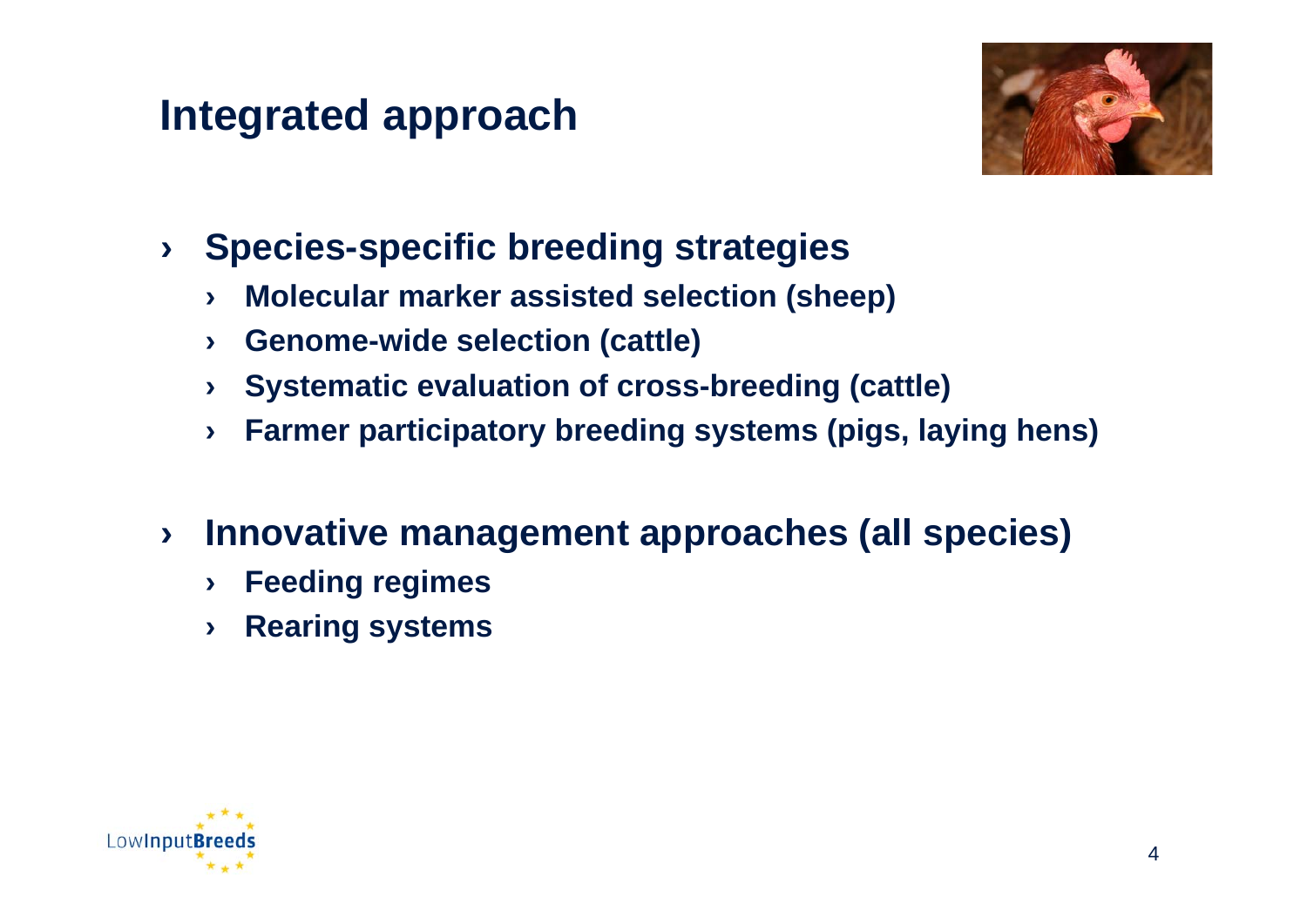# **Low input systems for laying hens**



**Commercial production of eggs** ›**Organic** ›**Free range Hens receive complete diet (more or less ad libitum), but have outside accessIn general conventional, commercial genotypes**

**In poultry real low input is back yard farming see FAO E-conference on "Opportunities of the poultry breeding programs for the family poultry production in developing countries : The bird for the poor"**

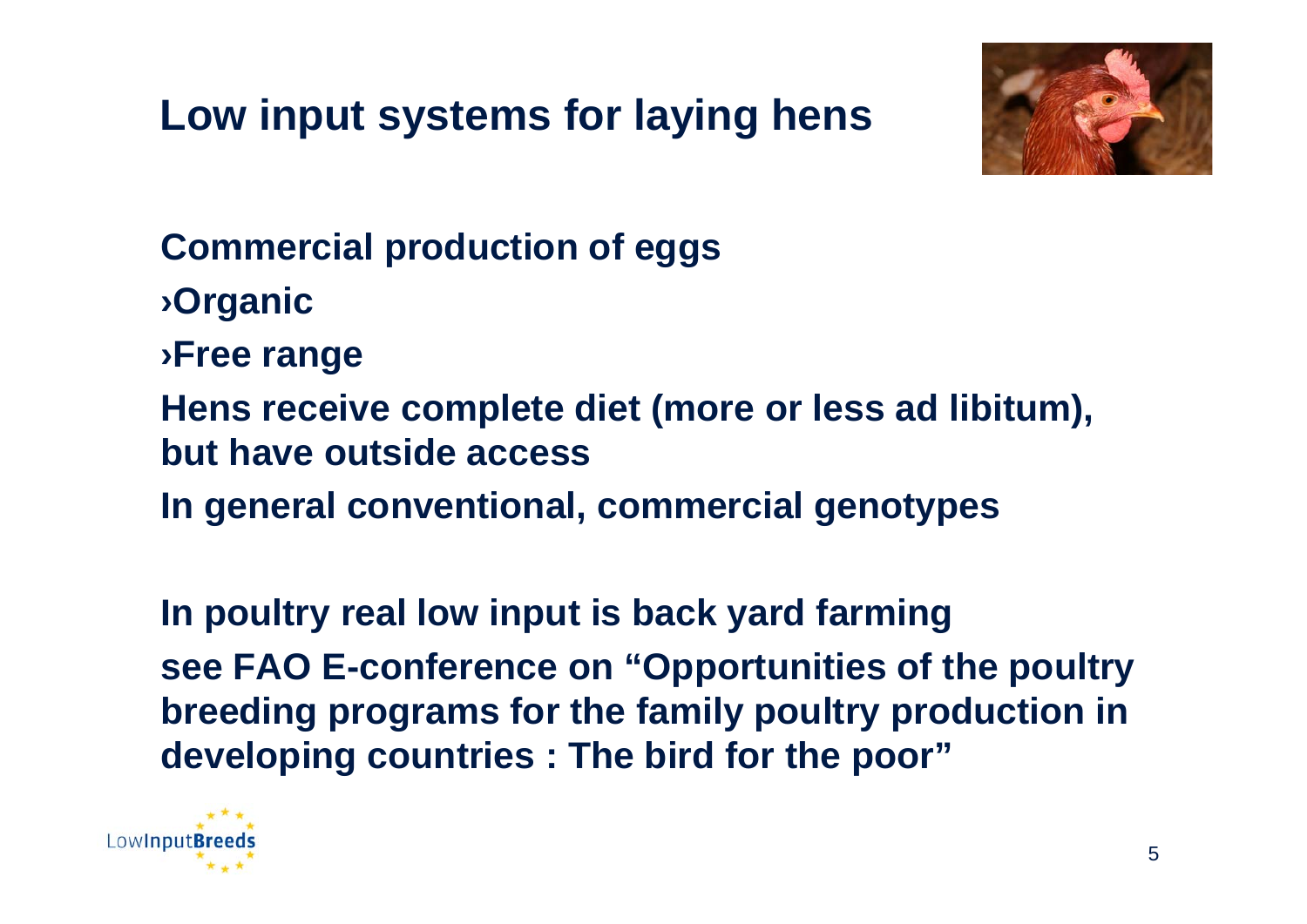



- › **Develop a participatory system to test and optimize genotypes specific for free range and organic systems**
- › **Optimize management issues for free range and organic farms with special emphasis on diets and feather pecking**
- › **Analyze how the productive live of laying hens can be extended (consequences for health)**
- › **Analyze/optimize egg quality characteristics**

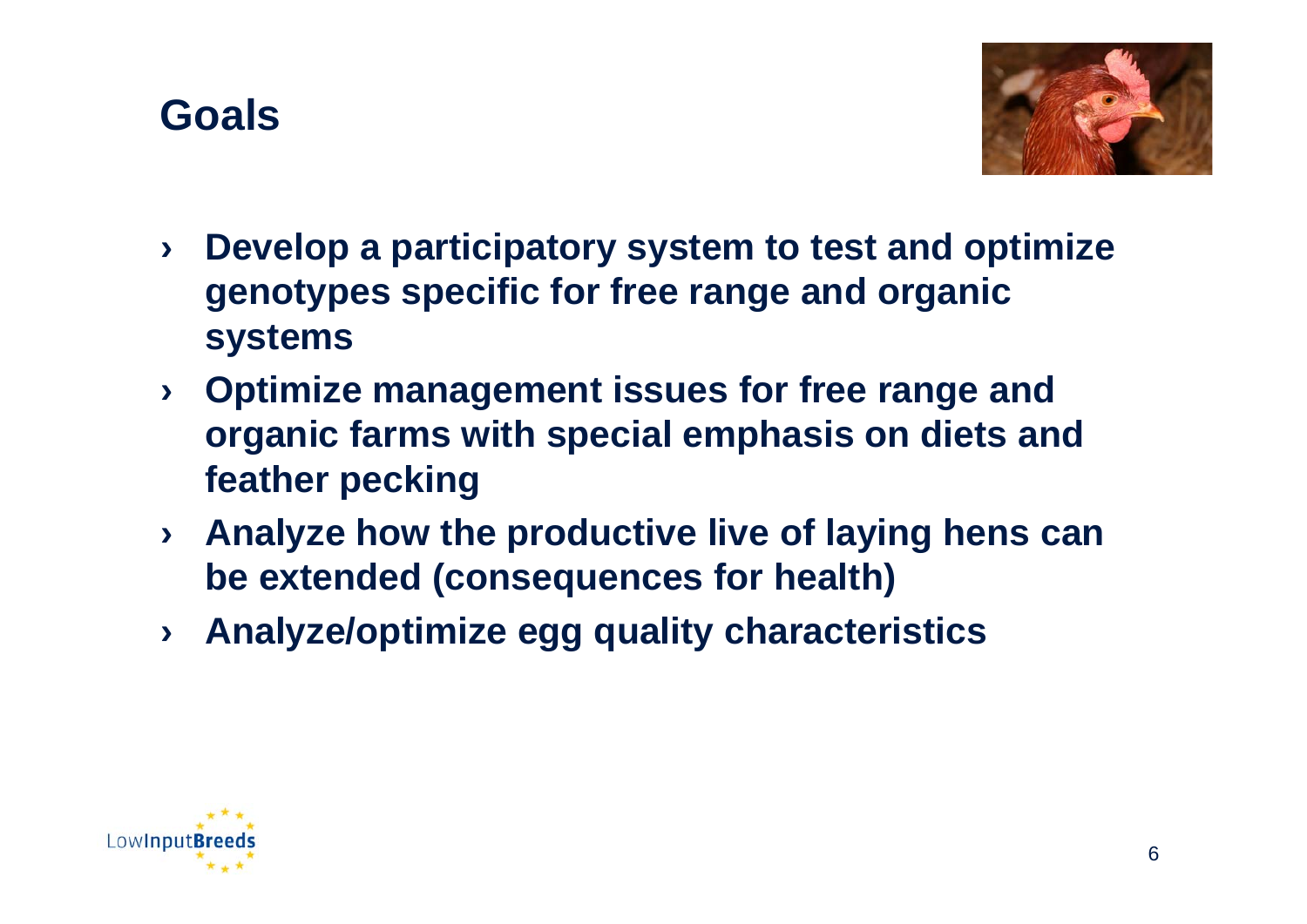## **Inventory of farms and genotypes Characterisation, flock size**



| <b>Country</b>    | <b>Switzerland</b> |             | <b>France</b> |              | <b>Netherlands</b> |              |
|-------------------|--------------------|-------------|---------------|--------------|--------------------|--------------|
| <b>System</b>     | <b>FR</b>          | <b>Org</b>  | <b>FR</b>     | Org          | <b>FR</b>          | Org          |
| <b>N</b> farms    | 35                 | 91          | 31            | 11           | 48                 | 57           |
| <b>N</b> flocks   | 52                 | 102         | 26            | 10           | 71                 | 57           |
| <b>Flock size</b> | 3093               | 1635        | 7577          | 4682         | 17625              | 8077         |
| min<br>max        | 500<br>8014        | 500<br>2000 | 1700<br>18000 | 2298<br>9000 | 1500<br>45050      | 330<br>18350 |
|                   |                    |             |               |              |                    |              |

#### **CH: mainly aviairy, F: mainly floor, N: 50/50**

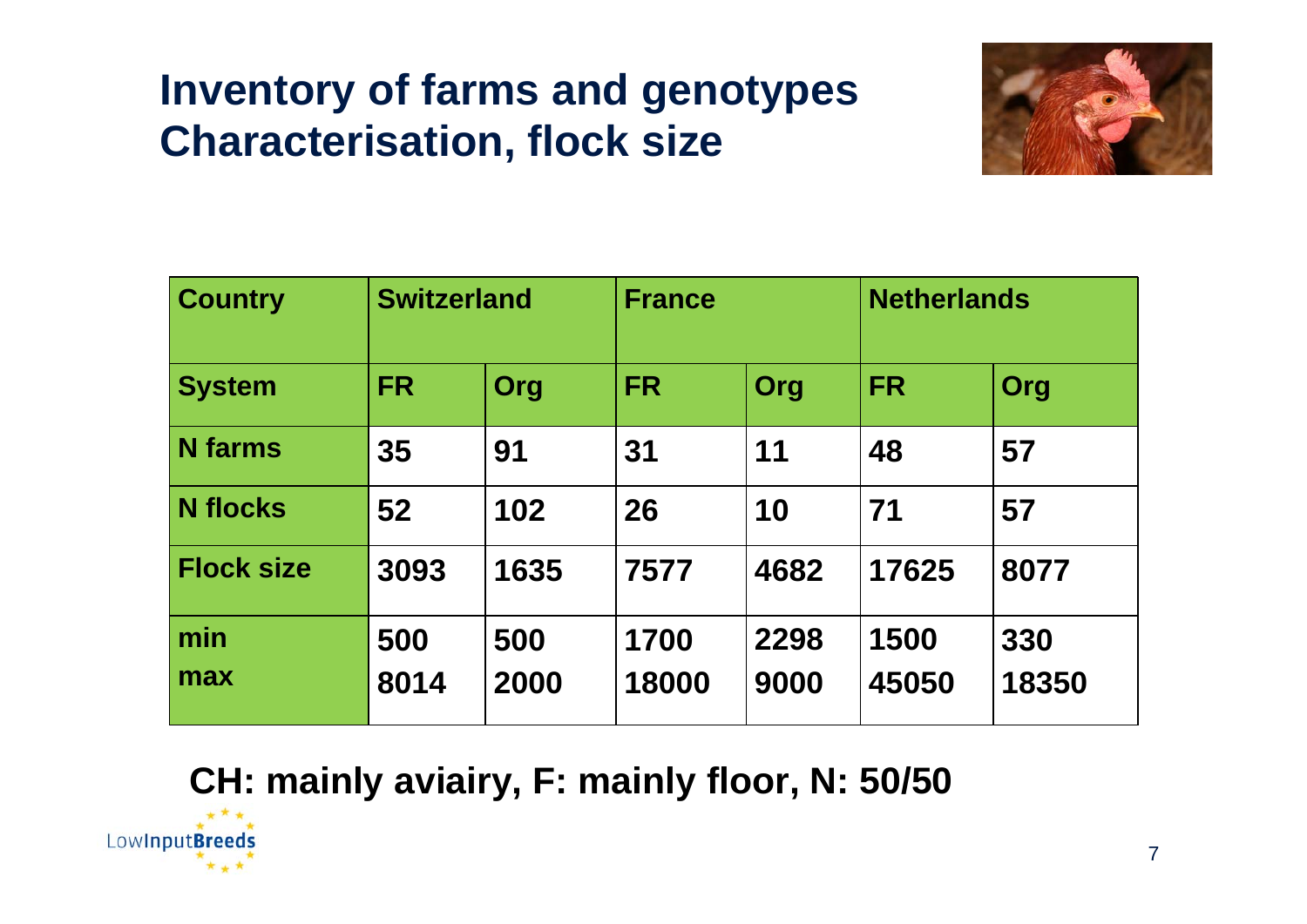



#### **20 different genotypes:**

- ›**10 brands of brown hens (1 51 flocks/brand)**
- ›**3 brands of white hens (4-28 flocks/brand)**
- ›**4 brands of silver hens (3-15 flocks/brand)**
- ›**3 other genotypes**
- ›**73 mixed flocks (brown and white, brown and silver, white and silver)**

**Some, but limited overlap between countries in genotypes** 

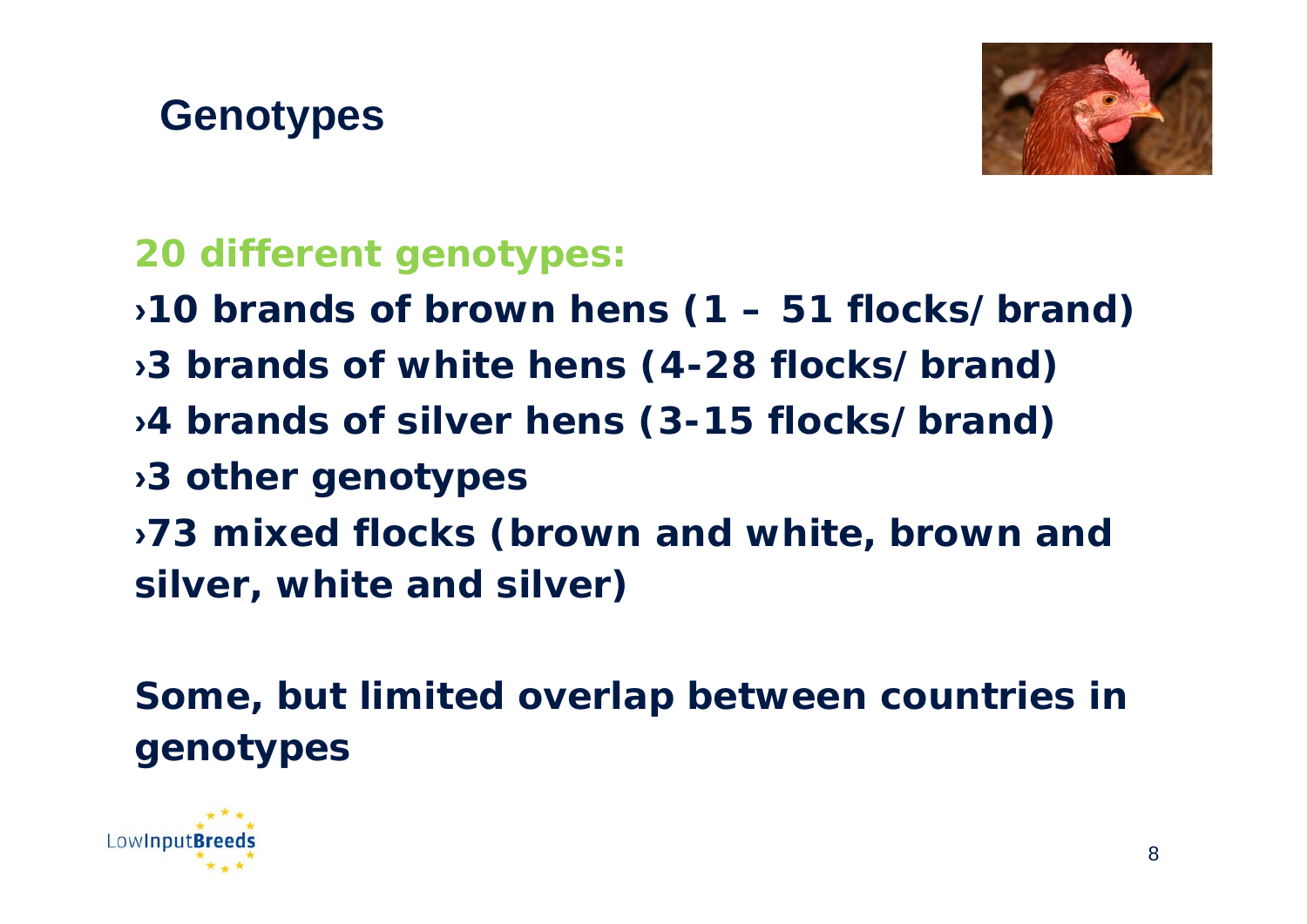# **Genetic groups by country, number of flocks (number of different brands)**



| <b>Country</b> | <b>Switzerland</b>                     | <b>France</b>    | <b>Netherlands</b> | <b>Total</b> |
|----------------|----------------------------------------|------------------|--------------------|--------------|
| <b>Brown</b>   | 38(6)                                  | 37(6)            | 51(6)              | 156 (10)     |
| <b>White</b>   | 35(2)                                  | $\boldsymbol{0}$ | 7(2)               | 42 (3)       |
| <b>Silver</b>  | 5(2)                                   | $\boldsymbol{0}$ | 36(3)              | 41(4)        |
| <b>Mixed</b>   | 72<br>56 B+W<br><b>10 S+W</b><br>6 B+S | $\boldsymbol{0}$ | $1B+S$             | 73           |

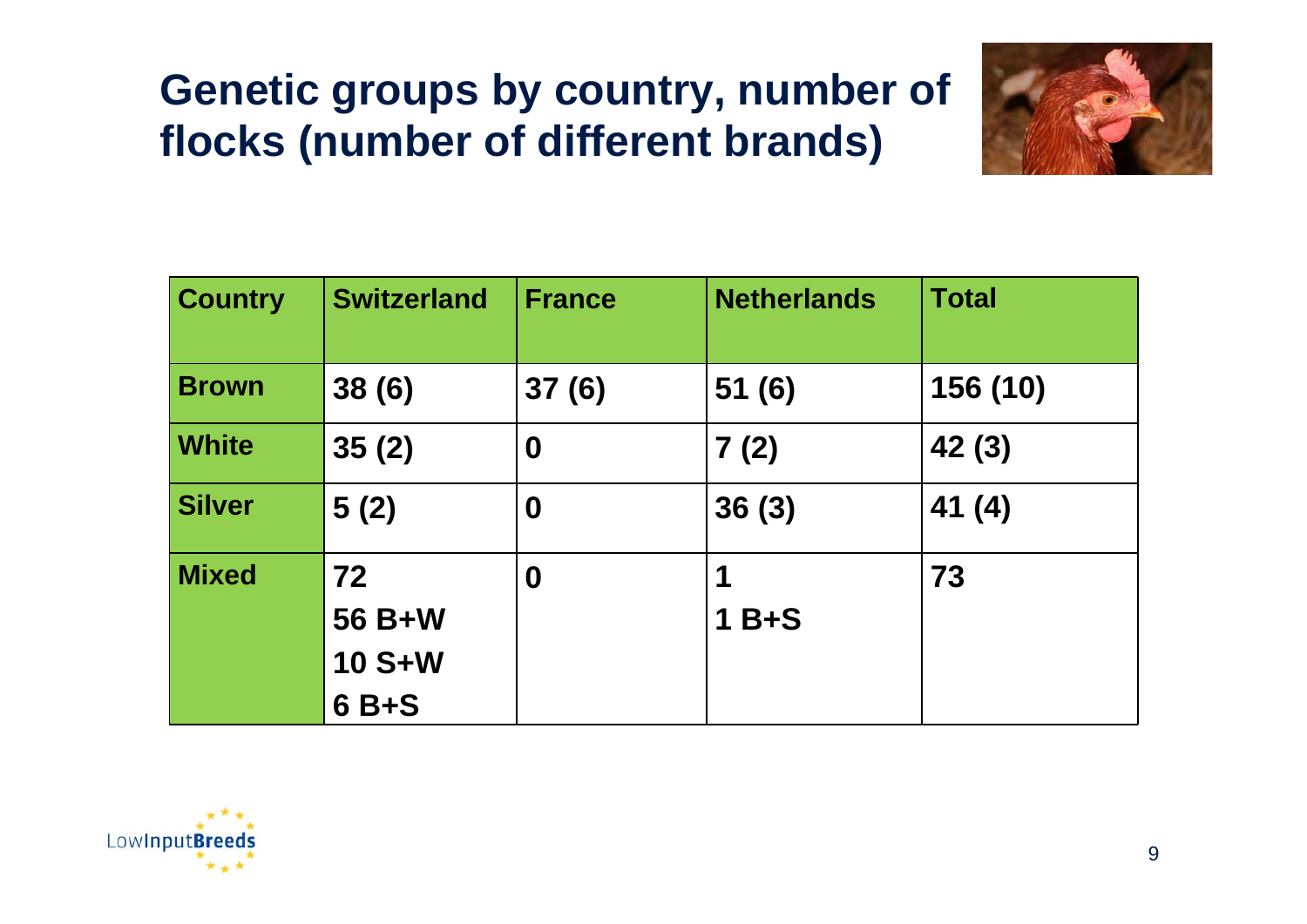# **Performance by country and system**



| <b>Country</b>        | <b>Switzerland</b> |       | <b>France</b> |       | <b>Netherlands</b> |       |
|-----------------------|--------------------|-------|---------------|-------|--------------------|-------|
| <b>System</b>         | <b>FR</b>          | Org   | <b>FR</b>     | Org   | <b>FR</b>          | Org   |
| <b>Egg production</b> | 244.1              | 241.9 | 247.0         | 245.4 | 244.9              | 231.0 |
| <b>Mortality (%)</b>  | 5.9                | 6.6   | 4.9           | 4.7   | 6.6                | 12.0  |
| <b>Feather cover</b>  | 0.71               | 1.11  | 0.35          | 0.90  | 0.96               | 1.35  |
| Hens outside(%)       | <b>ND</b>          | 69    | 29            | 35    | 25                 | 54    |

**0: no birds, 1: <25%, 2:>25% birds with bad feather cover** 

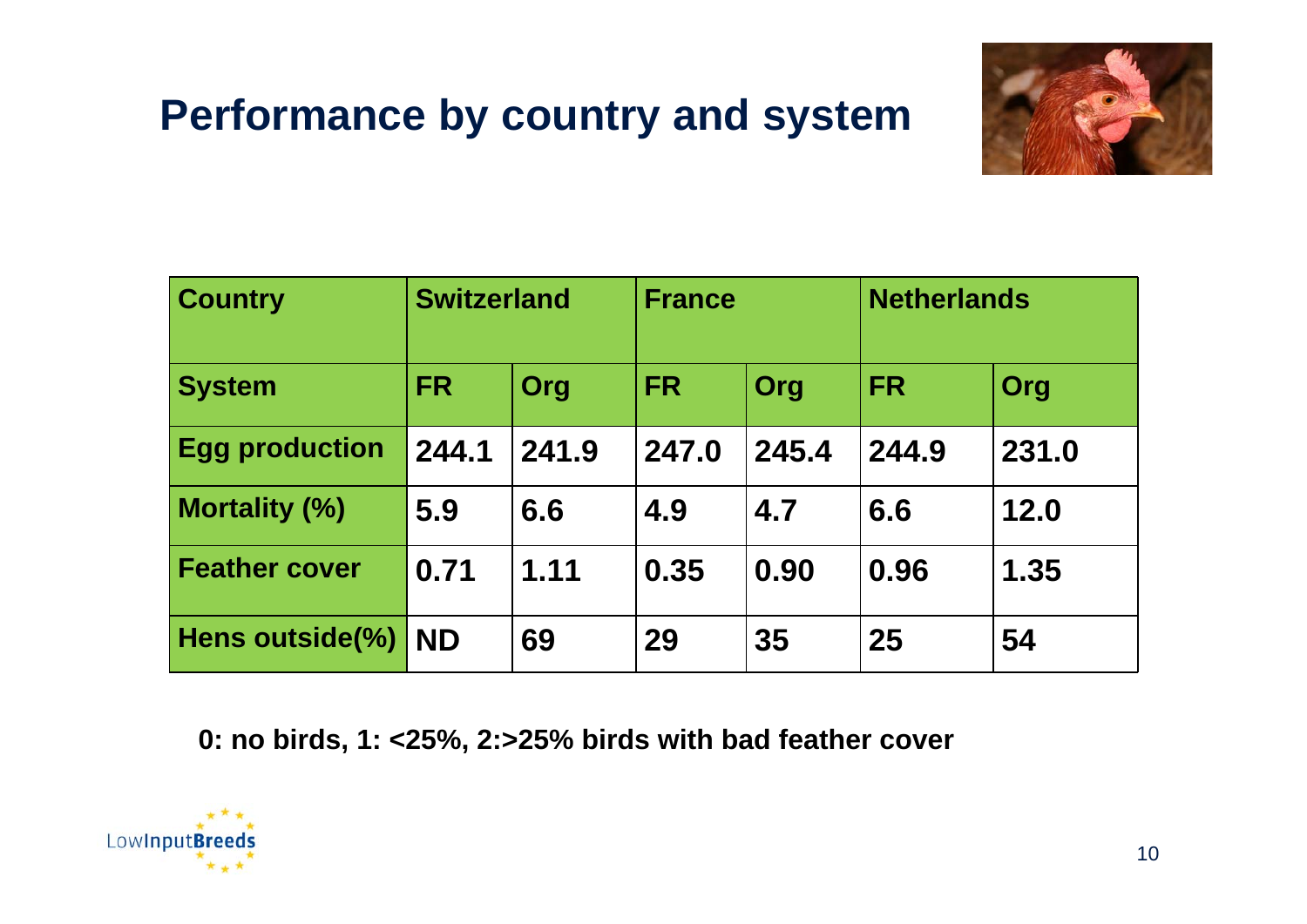# **Performance by genetic group**



|                                    | <b>White</b> | <b>Brown</b> | <b>Silver</b> | <b>Brown+</b><br><b>Silver</b> | Brown+<br><b>White</b> | White+<br><b>Silver</b> |
|------------------------------------|--------------|--------------|---------------|--------------------------------|------------------------|-------------------------|
| <b>N Flocks</b>                    | 32           | 120          | 31            | 5                              | 28                     | 4                       |
| <b>Free range</b><br>(N eggs/ hh)  | 248.7        | 246.2        | 237.8         | 248.0                          | 200.0                  | <b>NP</b>               |
| <b>Organic</b><br>(N eggs/ hh)     | 243.5        | 239.1        | 227.2         | 254.3                          | 240.8                  | 243                     |
| <b>Free range</b><br>mortality (%) | 5.2          | 5.8          | 9.8           | 5.6                            | 1.0                    | <b>NP</b>               |
| <b>Organic</b><br>mortality (%)    | 3.5          | 8            | 13.4          | 9.6                            | 7.1                    | 10.4                    |

**Brand/genetic group and country to some extent confounded, but organic lower production, higher mortality. Silver more problems than White or Brown**

LowInputBreeds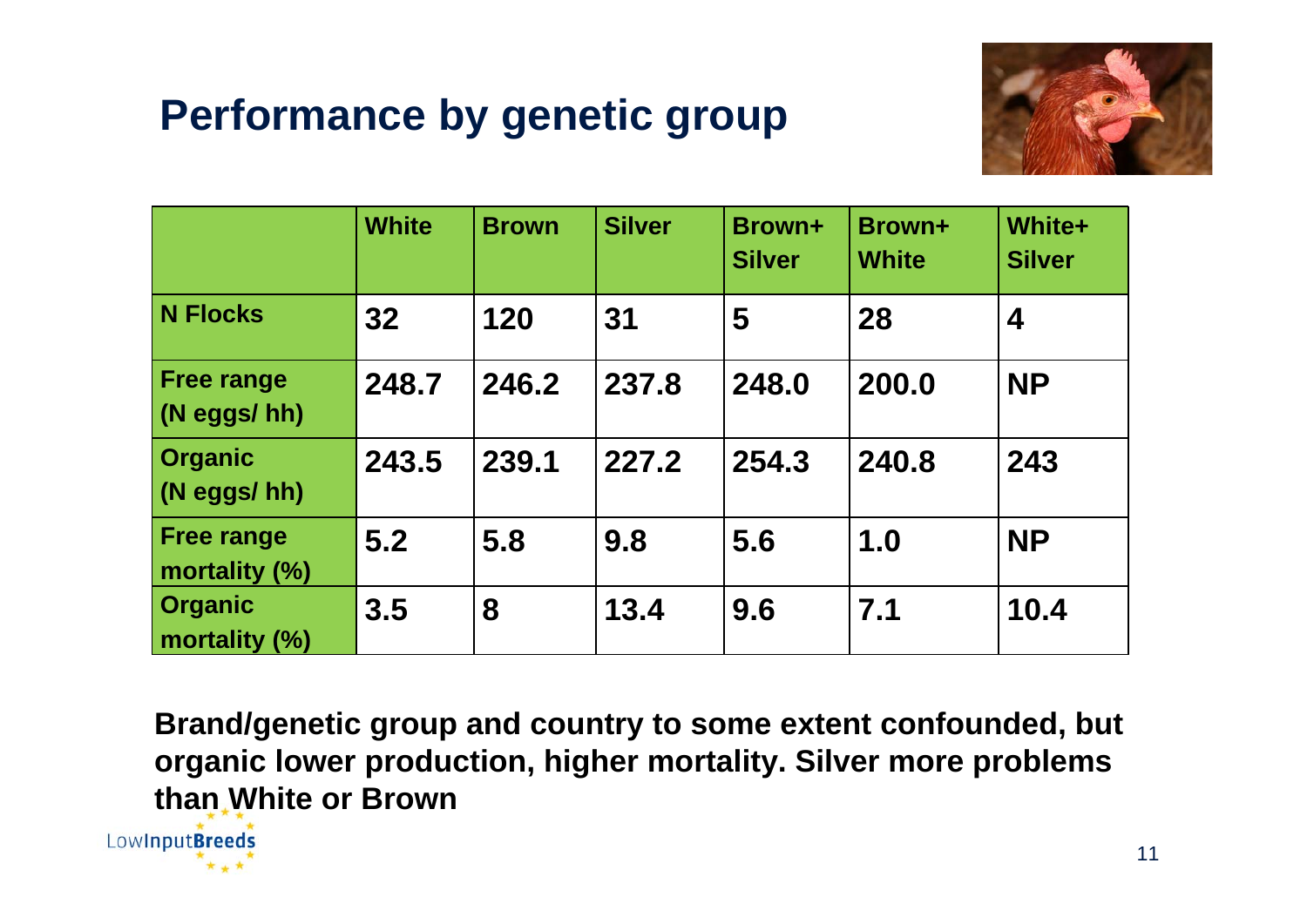# **Feather cover and use of range area by genetic group**



|                                           | <b>White</b> | <b>Brown</b> | <b>Silver</b> | Brown+<br><b>Silver</b> | Brown+<br><b>White</b> | White+<br><b>Silver</b> |
|-------------------------------------------|--------------|--------------|---------------|-------------------------|------------------------|-------------------------|
| N Flocks                                  | 32           | 120          | 31            | 5                       | 28                     | 4                       |
| <b>Free range</b><br><b>Feather cover</b> | 0.58         | 0.85         | 1.00          | 1.00                    | 0.22                   | <b>NP</b>               |
| <b>Organic</b><br><b>Feather cover</b>    | 0.30         | 1.00         | 1.46          | 1.60                    | 1.47                   | 1.10                    |
| <b>Free range</b><br>% hens outside       | 34.7         | 24.9         | 28.6          | nd                      | nd                     | nd                      |
| <b>Organic</b><br>% hens outside          | 48.0         | 53.2         | 62.1          | 74.0                    | 69.9                   | 72.0                    |

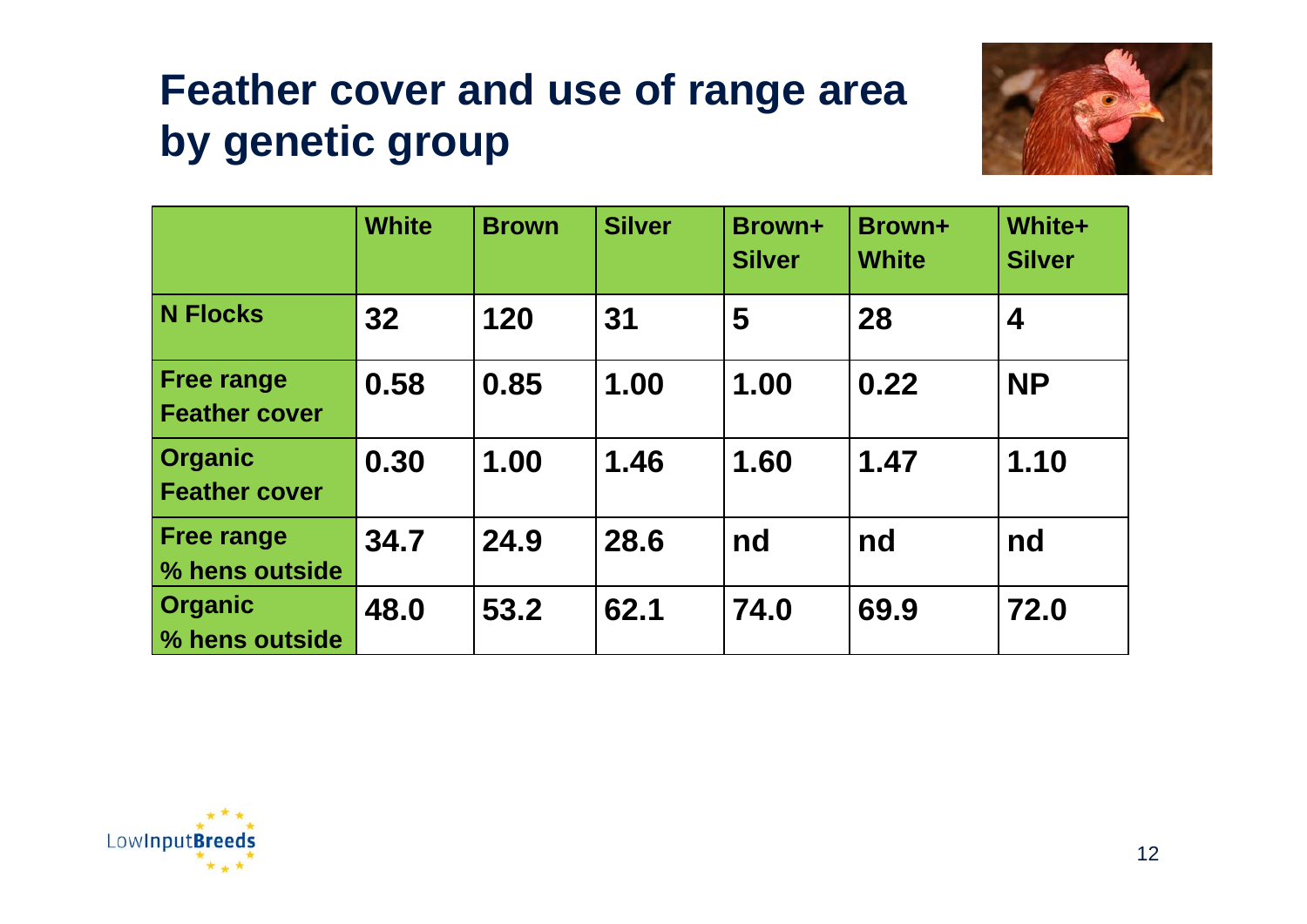# **Flock size and egg production per hen housed**





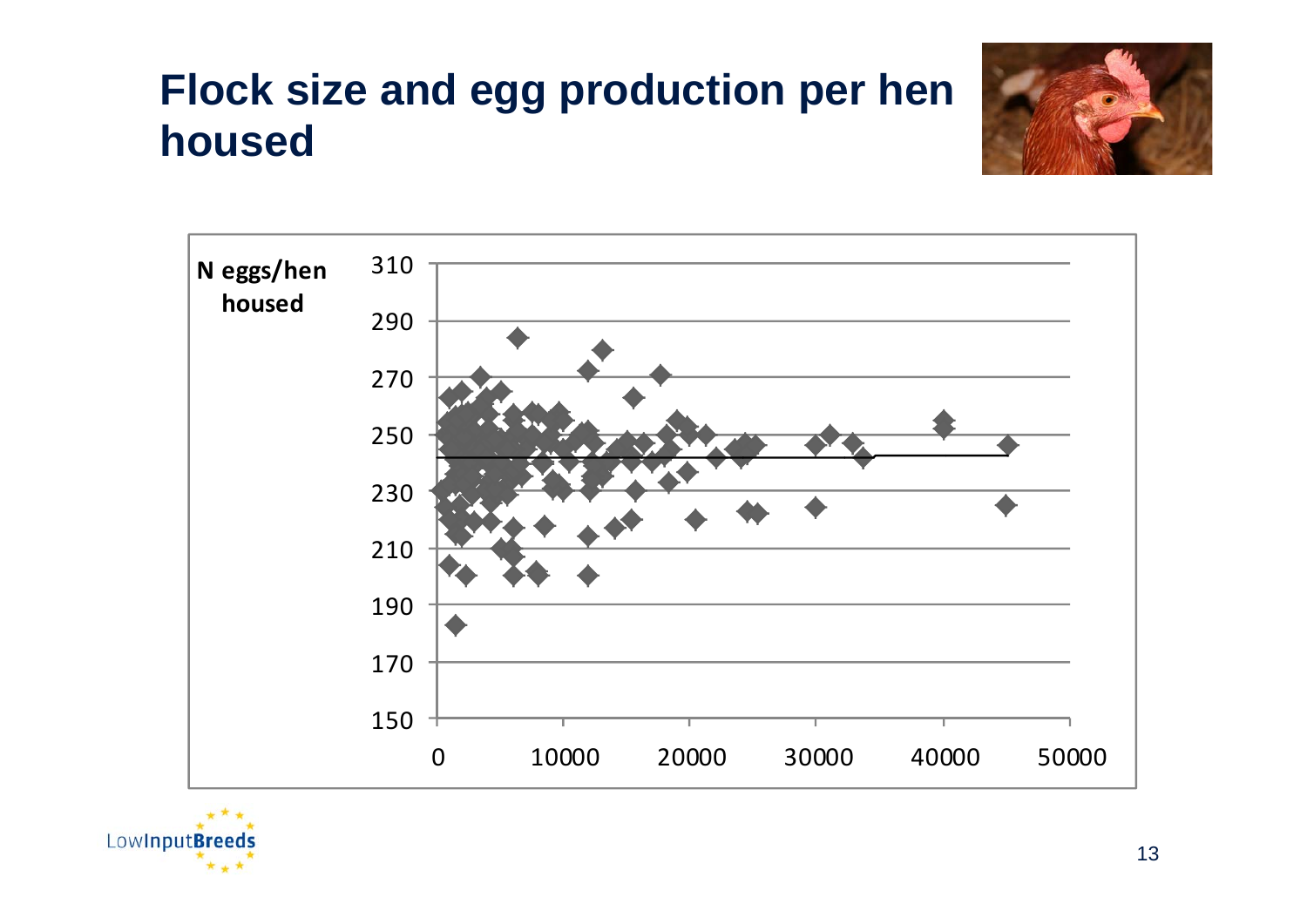# **Conclusions from inventory**



- › **No clear relation between flock size and mortality (or production)**
- › **Small flocks more variation**

Low**InputBreed** 

- › **White hens perform quite well compared to brown or silver hens. Silver hens relative high mortality (NL?)**
- › **Organic in general lower production and higher mortality than free range, except for France (beak treatment?)**
- › **Feather damage (as judged by farmer): more in organic than in free range**
- › **% hens outside (as judged by farmer): more in organic than in free range**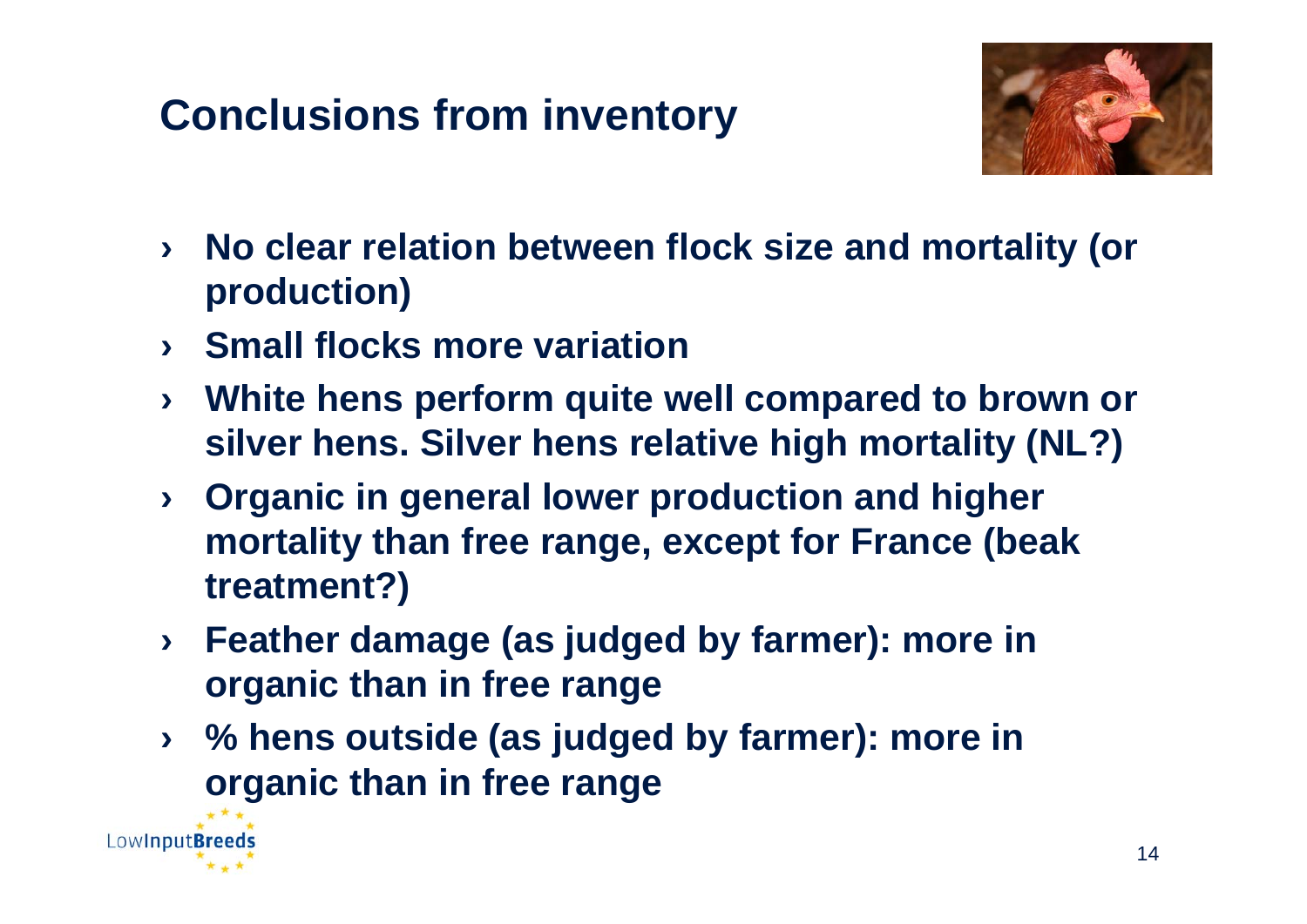# **Next flock different genotype?**



|                        | <b>Same</b> | <b>Different</b> | Don't know |
|------------------------|-------------|------------------|------------|
| <b>Free range</b>      | 103         | 25               | $12$       |
| Organic                | 66          | 97               | 8          |
|                        |             |                  |            |
| <b>Switzerland</b>     | 69          | 77               | $\Omega$   |
| <b>France</b>          | 32          | 6                | O          |
| <b>The Netherlands</b> | 68          | 29               | 20         |

**Free range less shift in genotype than organic Switzerland: egg trader and/or hatchery decides**LowInputBreeds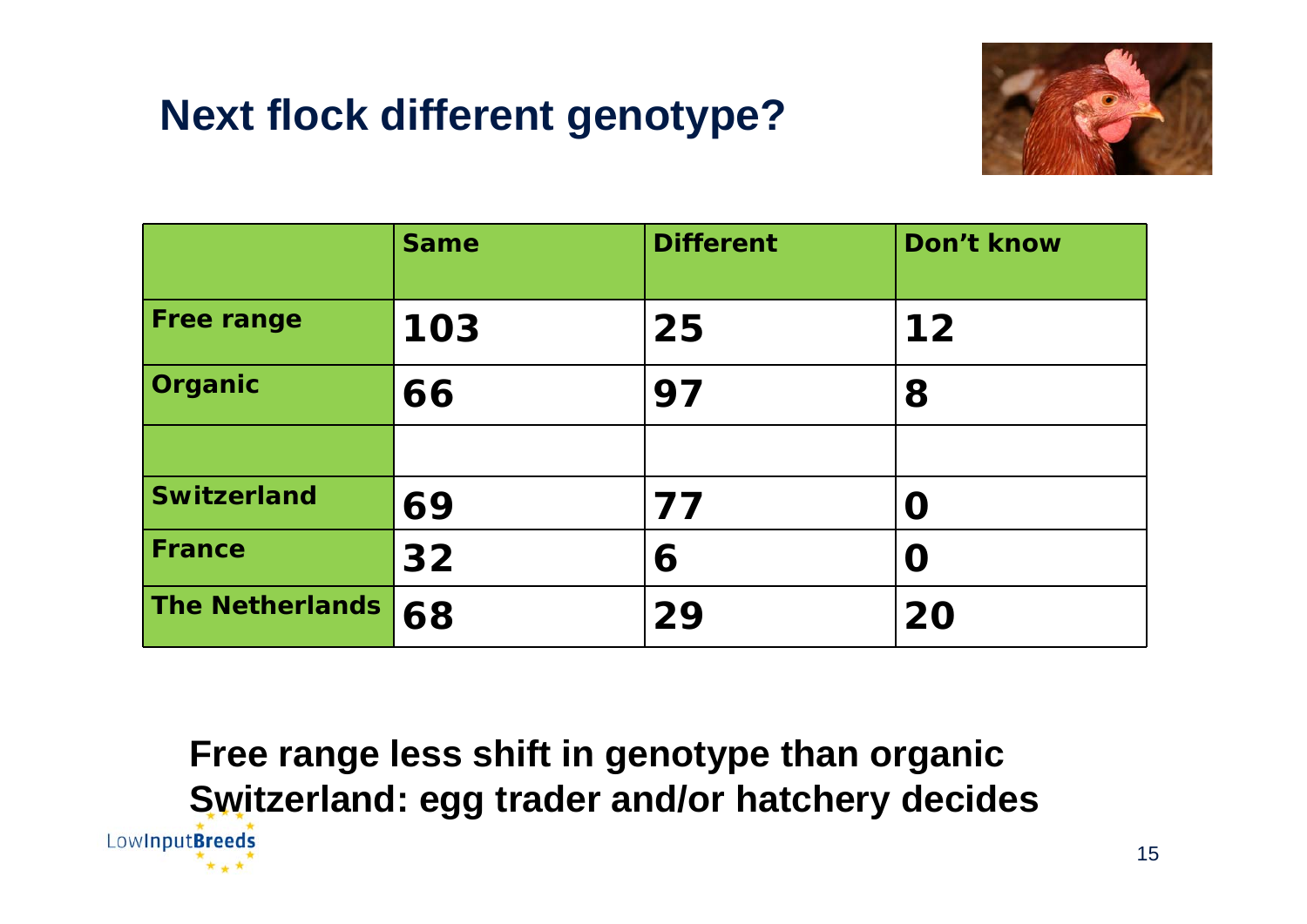#### **Data recording**



- › **>50% farms have a data management program**
- › **Also on-line packages available (independent, feed company, hatchery)**
- › **Provided there is sufficient cooperation and willingness to share data: genotype (brand) comparisons are possible and might serve as a substitute for Random Sample Testing**

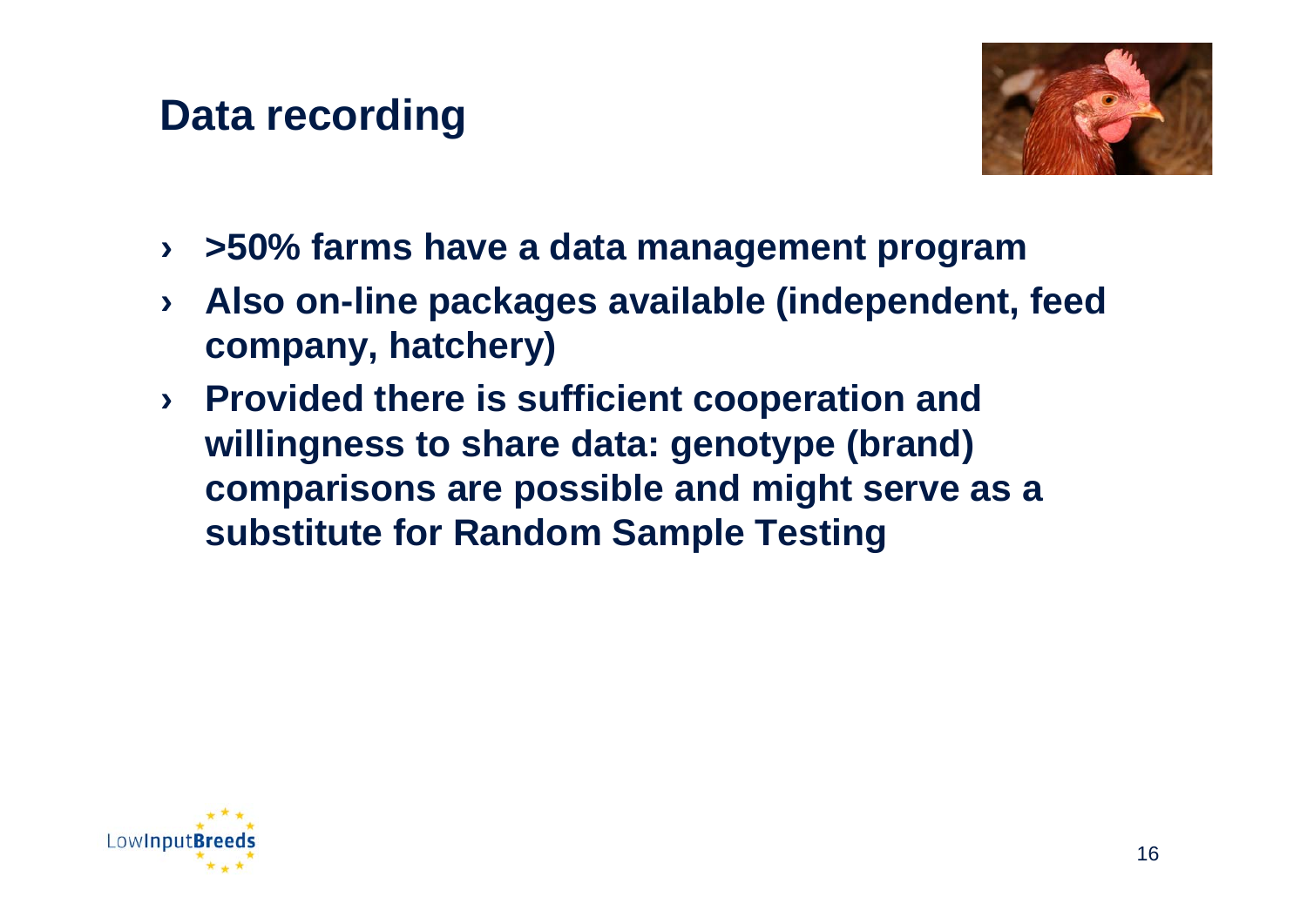## **Workshops 'Ideal hen'**



#### **Workshops with farmers in CH and NL. Results quite similar:**

- ›**Longevity (with or without moulting)**
- ›**Adaptability (fast recovery)**
- ›**Behaviour**
	- › **Curious, bold, calm, 'optimistic'**
	- › **Nesting behaviour, no smothering**
- ›**Eating capacity, bit more body mass**
- ›**Good persistence more important than high peak**

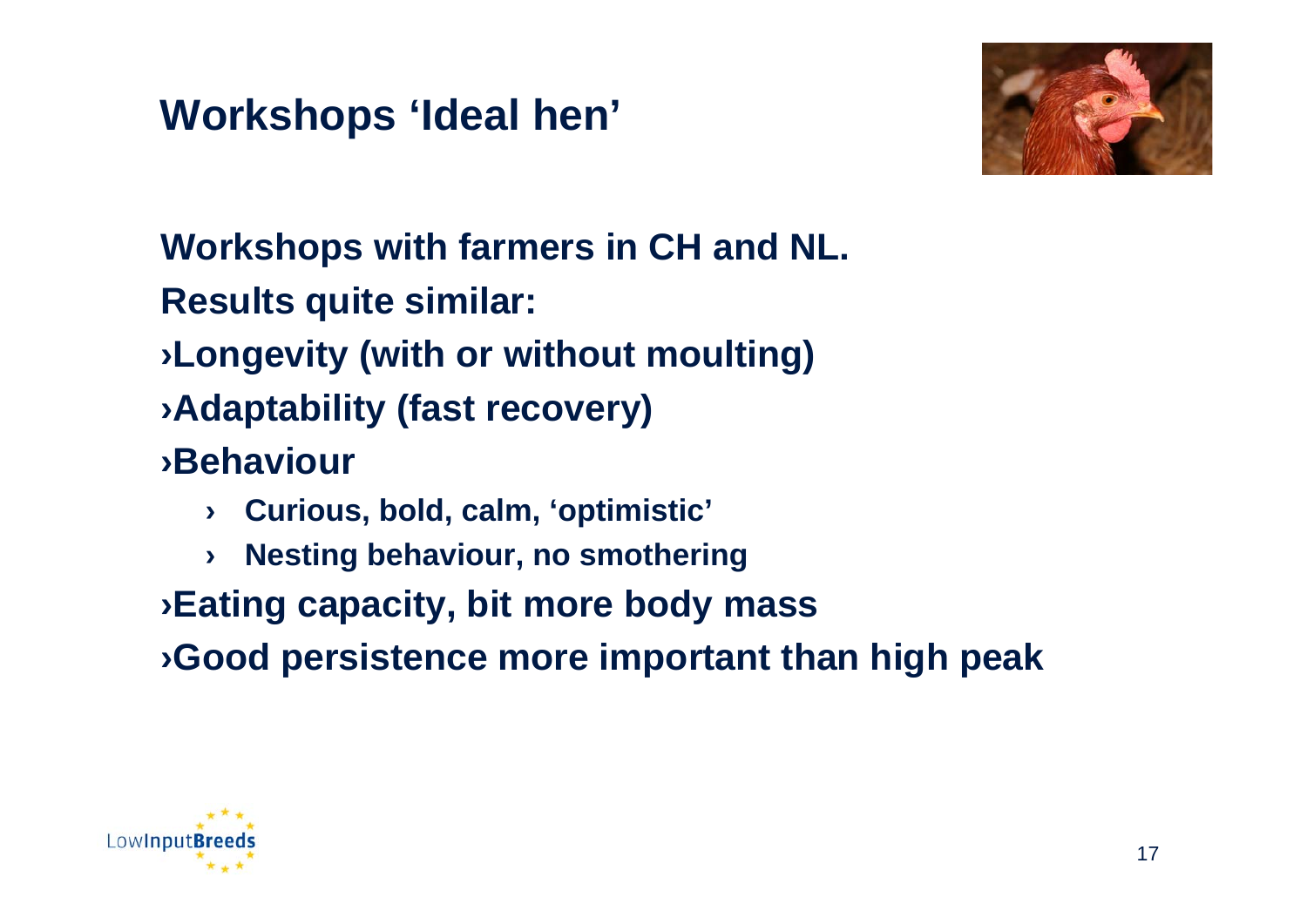#### **Next steps**



**Farm visits (20/system/country)** ›**What determines slaughter age** ›**More insight in management factors** ›**Feather score, breast bone, foot pads** ›**Try new genotype?**  ›**Egg quality characteristics**

# ›**Experimental setting**

- ›**Genotype x diet interaction**
	- › **Genotype: new vs currently common? (or ...)**
	- › **Diet: with and without animal proteins**